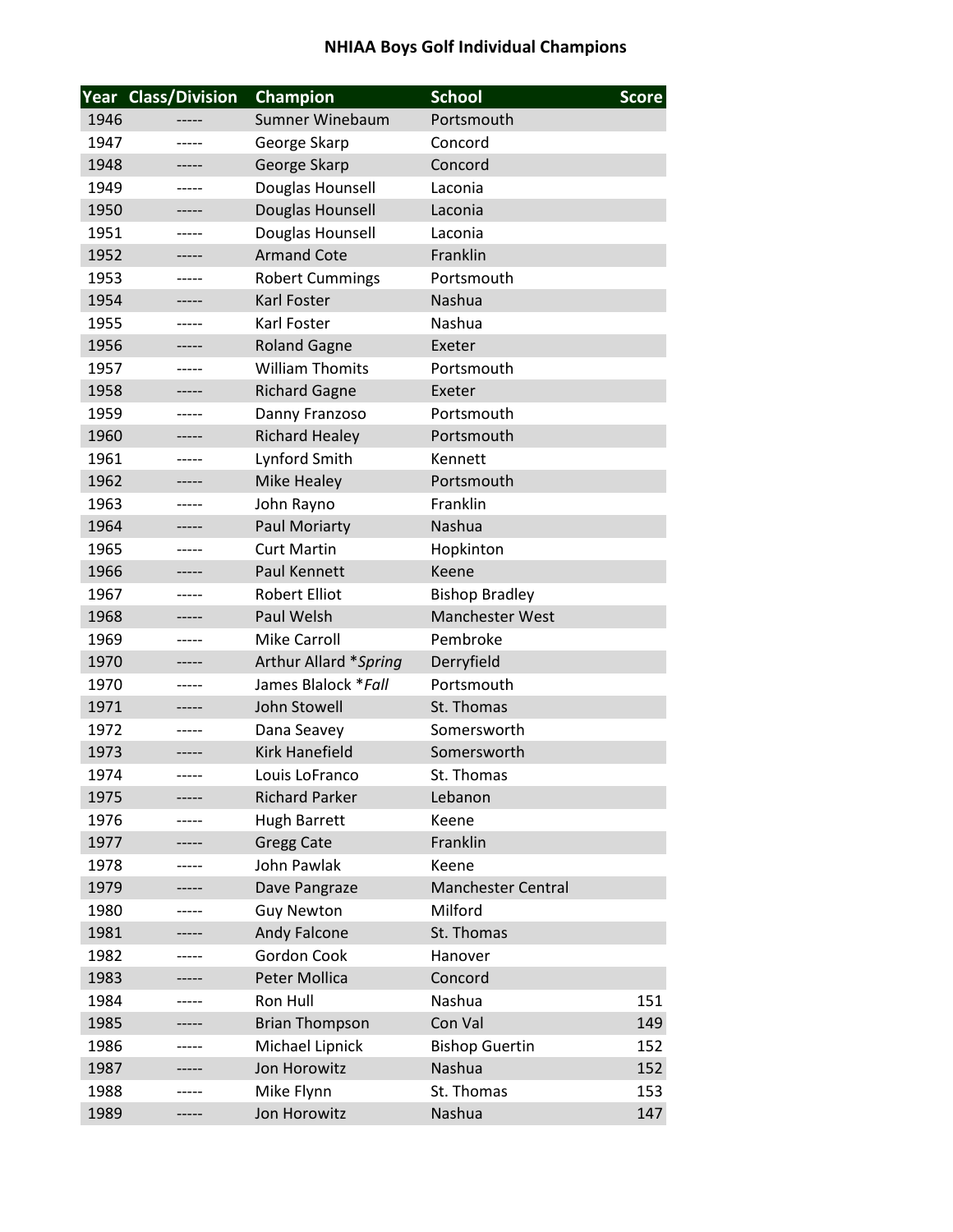|      | <b>Year Class/Division</b> | Champion                       | <b>School</b>              | <b>Score</b> |
|------|----------------------------|--------------------------------|----------------------------|--------------|
| 1990 |                            | Sam Brackett                   | Hanover                    | 156          |
| 1991 |                            | <b>Todd Rollins</b>            | Laconia                    | 150          |
| 1992 |                            | Chris Fazekas                  | Spaulding                  | 157          |
| 1993 | L                          | <b>Rob McNamee</b>             |                            | 149          |
|      | $I-M-S$                    | Frank Maynard                  | Lebanon                    | 148          |
| 1994 | L                          | Seth Lambert                   |                            | 151          |
|      | $I-M-S$                    | Josh Lower                     | Lebanon                    | 158          |
| 1995 | L                          | <b>Chris Fazekas</b>           | Spaulding                  | 147          |
|      | $I-M-S$                    | Shaun Bishop                   | Milford                    | 154          |
| 1996 | L                          | <b>Ryan Sillery</b>            | Pinkerton                  | 150          |
|      | $I-M-S$                    | Shaun Bishop                   | Milford                    | 149          |
| 1997 | L                          | <b>Josh Allard</b>             | Portsmouth                 | 153          |
|      |                            | Derek Smith                    | Lebanon                    | 144          |
|      | $M-S$                      | Sam Natti                      | Lisbon                     | 154          |
| 1998 | L                          | Ross Oberg                     | <b>Manchester Central</b>  | 151          |
|      | L                          | D.J. LeBrun                    | Lebanon                    | 150          |
|      | $M-S$                      | Sam Natti                      | Lisbon                     | 141          |
| 1999 | L                          | Jeff Sullivan                  | <b>Manchester West</b>     | 155          |
|      |                            | <b>Rex Whitney</b>             | Hanover                    | 158          |
|      | $M-S$                      | Mark Baldwin                   | Gilford                    | 149          |
| 2000 | L                          | Ryan Sullivan                  | Nashua                     | 156          |
|      |                            | Rex Whitney                    | Hanover                    | 149          |
|      | $M-S$                      | Sam Natti                      | Lisbon                     | 148          |
| 2001 | L                          | <b>Matt Delois</b>             | Concord                    | 156          |
|      |                            | Chris Irwin<br><b>Ed Natti</b> | Laconia<br>Lisbon          | 144<br>150   |
| 2002 | $M-S$<br>L                 |                                | Pembroke                   | 144          |
|      |                            | Ryan Gelinas<br>Matt Heath     | Monadnock                  | 148          |
|      | $M-S$                      | Brenden Kennedy                | Newport                    | 158          |
| 2003 | L                          | <b>Adam Dix</b>                | Keene                      | 141          |
|      |                            | Ryan Lynde                     | Lebanon                    | 150          |
|      | $M-S$                      | <b>Brendon Kennedy</b>         | Newport                    | 146          |
| 2004 | L                          | Seth Girourd                   | Keene                      | 139          |
|      | I                          | <b>Ryerson Stinson</b>         | Hanover                    | 146          |
|      | $M-S$                      | Mike Pitkin                    | Newport                    | 157          |
| 2005 | L                          | <b>Rich Berberian</b>          | Pinkerton                  | 71           |
|      |                            | Pat Pelletier                  | Lebanon                    | 68           |
|      | $M-S$                      | <b>Taylor Scott</b>            | Derryfield                 | 72           |
| 2006 | L                          | Pat Gocklin                    | <b>Manchester Memorial</b> | 145          |
|      |                            | Paul Licari                    | Hanover                    | 143          |
|      | $M-S$                      | Spencer Rothluebber            | <b>White Mountains</b>     | 140          |
| 2007 | L                          | <b>Peter Reilly</b>            | <b>Bishop Guertin</b>      | 140          |
|      |                            | Peter Williamson               | Hanover                    | 143          |
|      | $M-S$                      | Stephan Kozwolski              | Inter-Lakes                | 144          |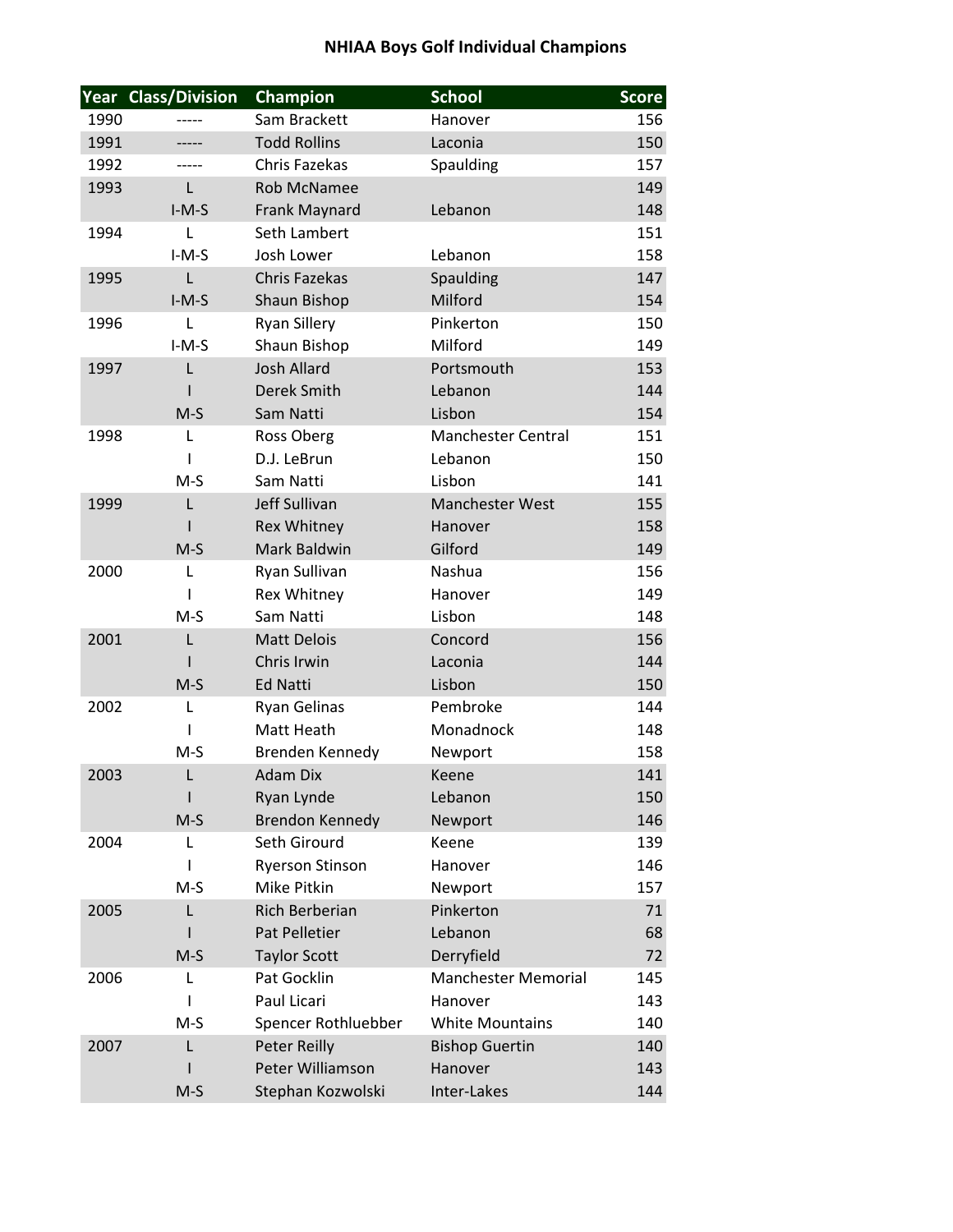|      | <b>Year Class/Division</b> | Champion                               | <b>School</b>           | <b>Score</b> |
|------|----------------------------|----------------------------------------|-------------------------|--------------|
| 2008 | L                          | James Pleat                            | Nashua South            | 143          |
|      |                            | <b>Jake Nutter</b>                     | <b>Bedford</b>          | 146          |
|      | $M-S$                      | Chris Houston                          | Gilford                 | 147          |
| 2009 | L                          | Jeff Cohen                             | Salem                   | 154          |
|      |                            | Codi Daudelin                          | Coe-Brown               | 146          |
|      | $M-S$                      | <b>Chris Houston</b>                   | Gilford                 | 146          |
| 2010 | ı                          | <b>Chelso Barrett</b>                  | Keene                   | 73           |
|      | $\mathbf{I}$               | <b>Jake Nutter</b>                     | <b>Bedford</b>          | 144          |
|      | Ш                          | Chris Houston                          | Gilford                 | 72           |
| 2011 | I                          | <b>Chelso Barrett</b>                  | Keene                   | 146          |
|      | $\mathsf{II}$              | Nick Fairweather                       | Windham                 | 146          |
|      | III                        | <b>Chris Houston</b>                   | Gilford                 | 137          |
|      | IV                         | Hayden Maroun<br><b>Chelso Barrett</b> | Moultonborough          | 151          |
| 2012 | I<br>$\mathbf{I}$          | <b>Connor Greenleaf</b>                | Keene<br>Windham        | 140<br>147   |
|      | Ш                          | Roman Ojala                            | Mascenic                | 153          |
|      | IV                         | Hayden Maroun                          | Moultonborough          | 150          |
| 2013 | $\mathsf{I}$               | <b>Brandon Gillis</b>                  | Nashua North            | 143          |
|      | $\mathbf{II}$              | <b>Connor Greenleaf</b>                | Windham                 | 142          |
|      | III                        | Jake Vaiknoras                         | Pelham                  | 142          |
|      | IV                         | Roger Larrivee                         | Derryfield              | 151          |
| 2014 | I                          | Ryan Quinn                             | Winnacunnet             | 150          |
|      | Ш                          | James McKee                            | Windham                 | 145          |
|      | III                        | Patrick McGinley                       | Derryfield              | 145          |
|      | IV                         | Jake Raichle                           | Profile                 | 160          |
| 2015 | I                          | <b>Tom Ethier</b>                      | <b>Bishop Guertin</b>   | 146          |
|      | $\mathbf{I}$               | James Mckee                            | Windham                 | 140          |
|      | III                        | Doug Champagne                         | <b>Bow</b>              | 143          |
|      | IV                         | Dawson Campbell                        | Newport                 | 156          |
| 2016 | I                          | <b>Brandon Gillis</b>                  | Nashua North            | 138          |
|      | Ш                          | Phin Choukas                           | Hanover                 | 143          |
|      | Ш                          | Doug Champagne                         | <b>Bow</b>              | 149          |
|      | IV                         | Cameron Gebo                           | Newport                 | 160          |
| 2017 | I                          | CJ LaDue                               | <b>Bedford</b>          | 150          |
|      | $\mathsf{II}$<br>III       | Sam Barton<br><b>Gunnar Senatore</b>   | Kingswood<br>Derryfield | 148<br>155   |
|      | IV                         | <b>Braxton Brown</b>                   | <b>White Mountains</b>  | 159          |
| 2018 | I                          | <b>Bryce Zimmerman</b>                 | Nashua North            | 151          |
|      | $\mathbf{I}$               | <b>Justin Grondahl</b>                 | St. Thomas              | 145          |
|      | Ш                          | <b>Nick Grimbilas</b>                  | <b>Bishop Brady</b>     | 71           |
|      | IV                         | <b>Thomas Hickey</b>                   | Moultonborough          | 160          |
| 2019 | I                          | Bryce Zimmerman                        | Nashua North            | 142          |
|      | $\mathbf{I}$               | Owen Himmer                            | St. Thomas              | 77           |
|      | III                        | <b>Russel Hamel</b>                    | Pelham                  | 143          |
|      | IV                         | <b>Matt Simmons</b>                    | Trinity                 | 79           |